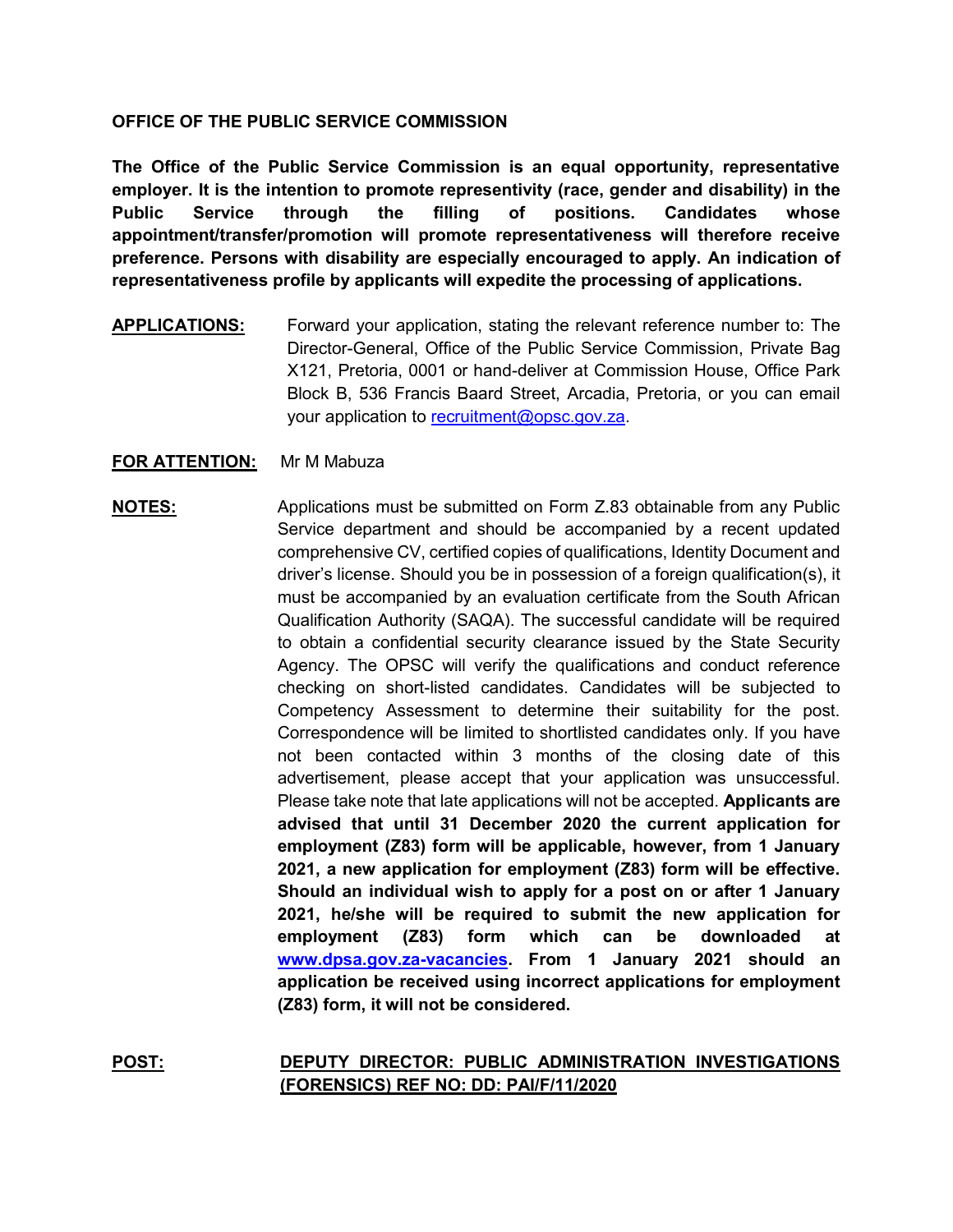**SALARY:** All-inclusive remuneration package of R869 007 per annum. The package includes a basic salary (70% of package), State's contribution to the Government Employees Pension Fund (13% of basic salary) and a flexible portion of 30% that may be structured in terms of applicable rules. The successful candidate will be required to enter into a performance agreement within three months after assumption of duty.

## **CENTRE: PUBLIC SERVICE COMMISSION HOUSE, PRETORIA**

- **REQUIREMENTS:** The Public Service Commission (PSC) requires the services of a technically experienced person to support it to fulfill its constitutional mandate and for this purpose she/he should have. An appropriate recognised National Diploma/Bachelor's Degree (NQF level 6/7) in Law/ Auditing/ Forensic Investigations/ Public Administration/ Social Sciences and/or related field. Three (3) to five (5) years' experience in forensic Investigations/ Investigations/ Auditing/ Fraud and Anti-Corruption. Knowledge and experience of the Public Service legislation including but not limited to: The Constitution of the Republic of South Africa, the Public Service Act, the Public Service Regulations, the Public Service Commission Act, the Public Finance Management Act, National Treasury regulations and Supply Chain Management prescripts. Proven investigative and analytical skills. An understanding of the Constitutional Values and Principles (CVPs) in section 195 and how these CVPs contribute towards effective public service delivery. An understanding of how this post supports the role of the PSC regarding the CVPs. Report Writing skills. Proven computer literacy in the Microsoft Office Suite. A Valid driver's license (with exception of disabled applicants).
- **DUTIES:** Key Performance Areas: Investigate complaints lodged with the PSC into areas of Public Administration. Gather and analyse information obtained during investigations. Draft submissions, memoranda and letters emanating from investigations. Maintain the Integrated Grievance and Complaints Management System. Follow up on cases referred to departments for investigation. Conduct investigative research in public administration practices. Draft reports with appropriate findings, recommendations/ advice. Compile presentations on reports. Conduct investigations/research/ evaluation of complaints lodged with the PSC or of own accord into areas of Public Administration. Participate in the promotion and evaluation of the CVPs in section 195 of the Constitution. Conduct monthly and quarterly monitoring of the implementation of the PSC's recommendations and directions and update relevant databases. Supervise staff. Provide support to the organization through participation in office management related tasks.